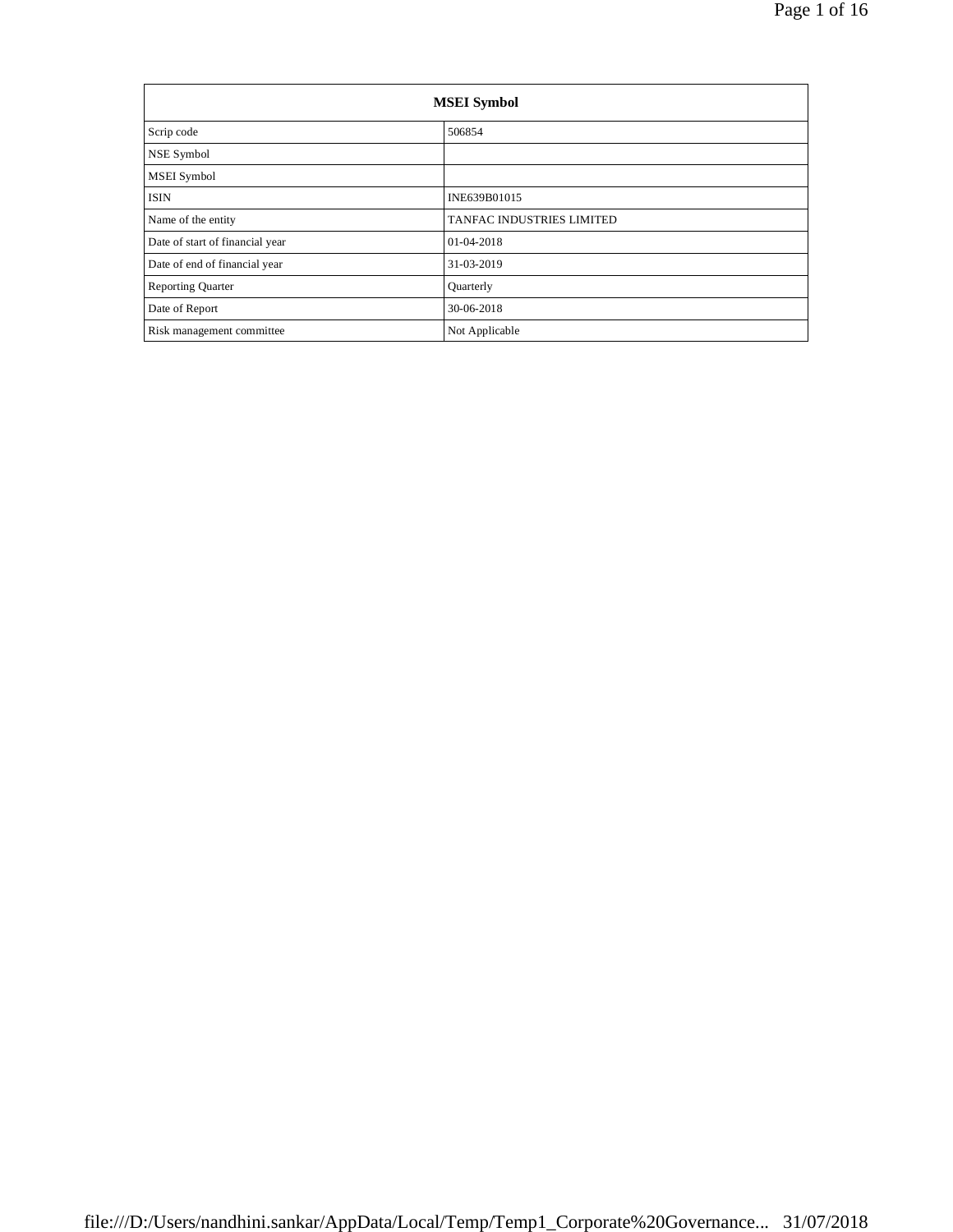|                |                                                                |                               |                                                                                      |            |                                                       |                                 |                                 | <b>Annexure I</b>                                                    |                      |                                            |                                                                                                                                                    |                                                                                                                                                                           |                                                                                                                                                                                                               |                                      |                                             |
|----------------|----------------------------------------------------------------|-------------------------------|--------------------------------------------------------------------------------------|------------|-------------------------------------------------------|---------------------------------|---------------------------------|----------------------------------------------------------------------|----------------------|--------------------------------------------|----------------------------------------------------------------------------------------------------------------------------------------------------|---------------------------------------------------------------------------------------------------------------------------------------------------------------------------|---------------------------------------------------------------------------------------------------------------------------------------------------------------------------------------------------------------|--------------------------------------|---------------------------------------------|
|                | Annexure I to be submitted by listed entity on quarterly basis |                               |                                                                                      |            |                                                       |                                 |                                 |                                                                      |                      |                                            |                                                                                                                                                    |                                                                                                                                                                           |                                                                                                                                                                                                               |                                      |                                             |
|                | <b>I. Composition of Board of Directors</b>                    |                               |                                                                                      |            |                                                       |                                 |                                 |                                                                      |                      |                                            |                                                                                                                                                    |                                                                                                                                                                           |                                                                                                                                                                                                               |                                      |                                             |
|                |                                                                |                               |                                                                                      |            |                                                       |                                 |                                 | Disclosure of notes on composition of board of directors explanatory |                      |                                            |                                                                                                                                                    |                                                                                                                                                                           |                                                                                                                                                                                                               |                                      |                                             |
|                |                                                                |                               | Is there any change in information of board of directors compare to previous quarter |            |                                                       |                                 |                                 |                                                                      |                      |                                            |                                                                                                                                                    |                                                                                                                                                                           |                                                                                                                                                                                                               |                                      |                                             |
| Sr             | Title<br>(Mr)<br>Ms)                                           | Name of the<br>Director       | PAN                                                                                  | <b>DIN</b> | Category 1<br>of directors                            | Category<br>$2$ of<br>directors | Category<br>$3$ of<br>directors | Date of<br>appointment<br>in the<br>current term                     | Date of<br>cessation | Tenure<br>of<br>director<br>(in<br>months) | No of<br>Directorship<br>in listed<br>entities<br>including<br>this listed<br>entity (Refer<br>Regulation<br>$25(1)$ of<br>Listing<br>Regulations) | Number of<br>memberships<br>in Audit/<br>Stakeholder<br>Committee<br>(s) including<br>this listed<br>entity (Refer<br>Regulation<br>$26(1)$ of<br>Listing<br>Regulations) | No of post<br>of<br>Chairperson<br>in Audit/<br>Stakeholder<br>Committee<br>held in<br>listed<br>entities<br>including<br>this listed<br>entity (Refer<br>Regulation<br>$26(1)$ of<br>Listing<br>Regulations) | Notes for<br>not<br>providing<br>PAN | Notes for<br>not<br>providing<br><b>DIN</b> |
| $\mathbf{1}$   | Mr                                                             | AK<br><b>AGARWALA</b>         | ABJPA1296L                                                                           | 00023684   | Non-<br>Executive -<br>Non<br>Independent<br>Director | Not<br>Applicable               |                                 | 12-11-1980                                                           |                      |                                            | 2                                                                                                                                                  | $\bf{0}$                                                                                                                                                                  | $\Omega$                                                                                                                                                                                                      |                                      |                                             |
| $\overline{2}$ | Mr                                                             | R<br><b>KARTHIKEYAN</b>       | ALTPK3680L                                                                           | 00824621   | Non-<br>Executive -<br>Non<br>Independent<br>Director | Not<br>Applicable               |                                 | 08-05-2009                                                           |                      |                                            | 1                                                                                                                                                  | $\sqrt{2}$                                                                                                                                                                | $\mathbf{0}$                                                                                                                                                                                                  |                                      |                                             |
| $\overline{3}$ | Mr                                                             | <b>KANNANK</b><br><b>UNNI</b> | AAAPU4780N                                                                           | 00227858   | Non-<br>Executive -<br>Independent<br>Director        | Not<br>Applicable               |                                 | 29-05-2014                                                           |                      | 60                                         | $\overline{c}$                                                                                                                                     | $\overline{\mathbf{3}}$                                                                                                                                                   | $\overline{c}$                                                                                                                                                                                                |                                      |                                             |
| $\overline{4}$ | Mr                                                             | MR<br><b>SIVARAMAN</b>        | AAAPS0002N                                                                           | 00020075   | Non-<br>Executive -<br>Independent<br>Director        | Not<br>Applicable               |                                 | 10-08-2015                                                           |                      | 60                                         | $\overline{2}$                                                                                                                                     | $\overline{\mathbf{3}}$                                                                                                                                                   | $\overline{c}$                                                                                                                                                                                                |                                      |                                             |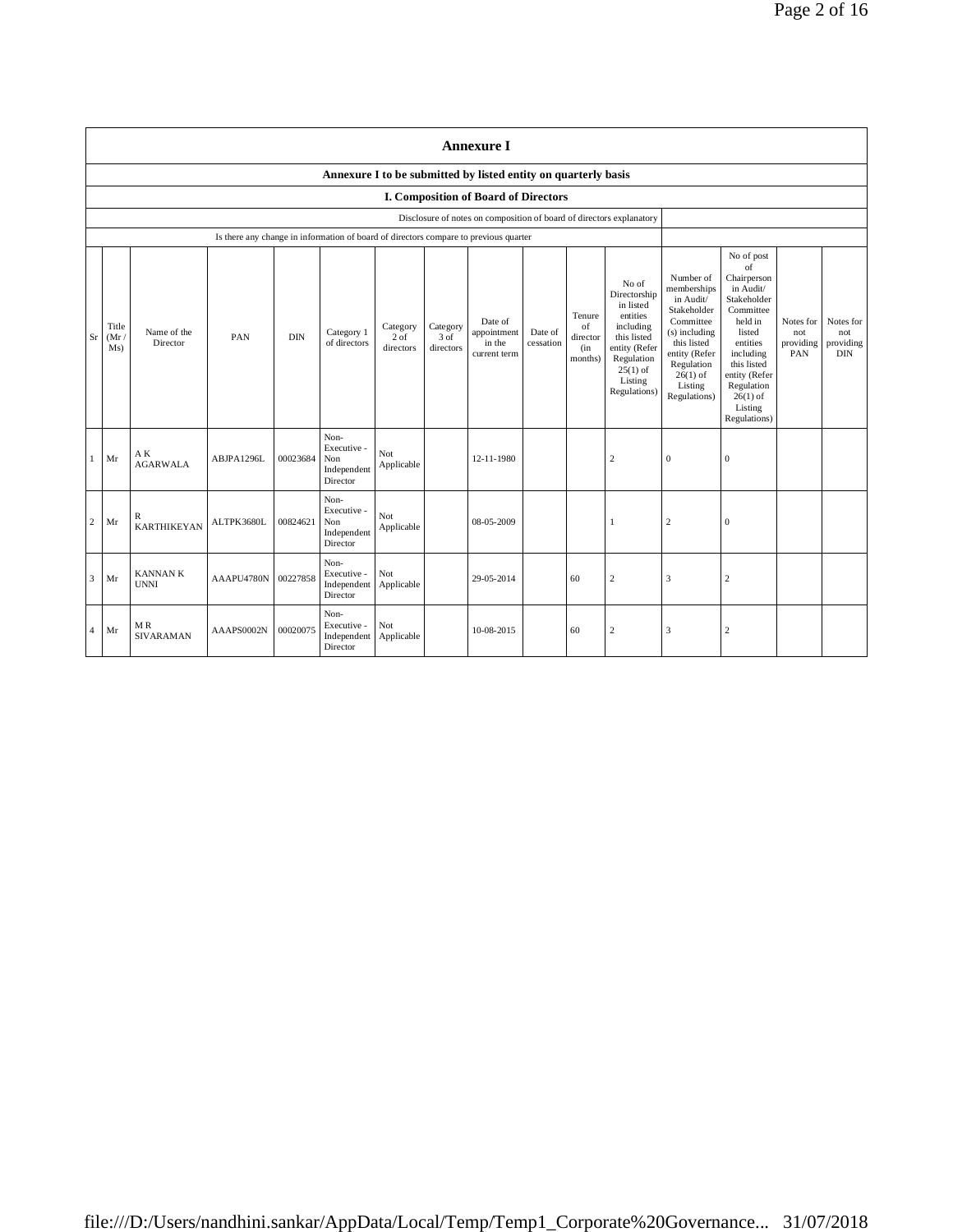|                | <b>Annexure I</b>    |                                     |            |            |                                                |                                 |                                 |                                                                |                      |                                            |                                                                                                                                                    |                                                                                                                                                                           |                                                                                                                                                                                                               |                                      |                                             |
|----------------|----------------------|-------------------------------------|------------|------------|------------------------------------------------|---------------------------------|---------------------------------|----------------------------------------------------------------|----------------------|--------------------------------------------|----------------------------------------------------------------------------------------------------------------------------------------------------|---------------------------------------------------------------------------------------------------------------------------------------------------------------------------|---------------------------------------------------------------------------------------------------------------------------------------------------------------------------------------------------------------|--------------------------------------|---------------------------------------------|
|                |                      |                                     |            |            |                                                |                                 |                                 | Annexure I to be submitted by listed entity on quarterly basis |                      |                                            |                                                                                                                                                    |                                                                                                                                                                           |                                                                                                                                                                                                               |                                      |                                             |
|                |                      |                                     |            |            |                                                |                                 |                                 | <b>I. Composition of Board of Directors</b>                    |                      |                                            |                                                                                                                                                    |                                                                                                                                                                           |                                                                                                                                                                                                               |                                      |                                             |
| Sr             | Title<br>(Mr)<br>Ms) | Name of the<br>Director             | PAN        | <b>DIN</b> | Category 1<br>of directors                     | Category<br>$2$ of<br>directors | Category<br>$3$ of<br>directors | Date of<br>appointment<br>in the<br>current term               | Date of<br>cessation | Tenure<br>of<br>director<br>(in<br>months) | No of<br>Directorship<br>in listed<br>entities<br>including<br>this listed<br>entity (Refer<br>Regulation<br>$25(1)$ of<br>Listing<br>Regulations) | Number of<br>memberships<br>in Audit/<br>Stakeholder<br>Committee<br>(s) including<br>this listed<br>entity (Refer<br>Regulation<br>$26(1)$ of<br>Listing<br>Regulations) | No of post<br>of<br>Chairperson<br>in Audit/<br>Stakeholder<br>Committee<br>held in<br>listed<br>entities<br>including<br>this listed<br>entity (Refer<br>Regulation<br>$26(1)$ of<br>Listing<br>Regulations) | Notes for<br>not<br>providing<br>PAN | Notes for<br>not<br>providing<br><b>DIN</b> |
| 5              | Mr                   | V T MOORTHY                         | AABPT7584R | 00007648   | Non-<br>Executive -<br>Independent<br>Director | Not<br>Applicable               |                                 | 15-05-2015                                                     |                      | 60                                         | -1                                                                                                                                                 | $\sqrt{2}$                                                                                                                                                                | $\mathbf{0}$                                                                                                                                                                                                  |                                      |                                             |
| 6              | Mr                   | <b>SHANKAR</b><br><b>NARASIMHAN</b> | AACPN7462R | 01484214   | Non-<br>Executive -<br>Independent<br>Director | Not<br>Applicable               |                                 | 10-08-2015                                                     |                      | 60                                         | 1                                                                                                                                                  |                                                                                                                                                                           | $\mathbf{0}$                                                                                                                                                                                                  |                                      |                                             |
| $\overline{7}$ | Mr                   | T <sub>S</sub><br><b>RAGHAVAN</b>   | AAFPR1521A | 00446651   | Non-<br>Executive -<br>Independent<br>Director | Not<br>Applicable               |                                 | 15-05-2015                                                     |                      | 60                                         | 1                                                                                                                                                  | $\mathbf{0}$                                                                                                                                                              | $\mathbf{0}$                                                                                                                                                                                                  |                                      |                                             |
| 8              | Mrs                  | R<br><b>RAJALAKSHMI</b>             | AACPR3012M | 01985132   | Non-<br>Executive -<br>Independent<br>Director | Not<br>Applicable               |                                 | 24-03-2015                                                     |                      | 60                                         | 1                                                                                                                                                  | $\mathbf{0}$                                                                                                                                                              | $\mathbf{0}$                                                                                                                                                                                                  |                                      |                                             |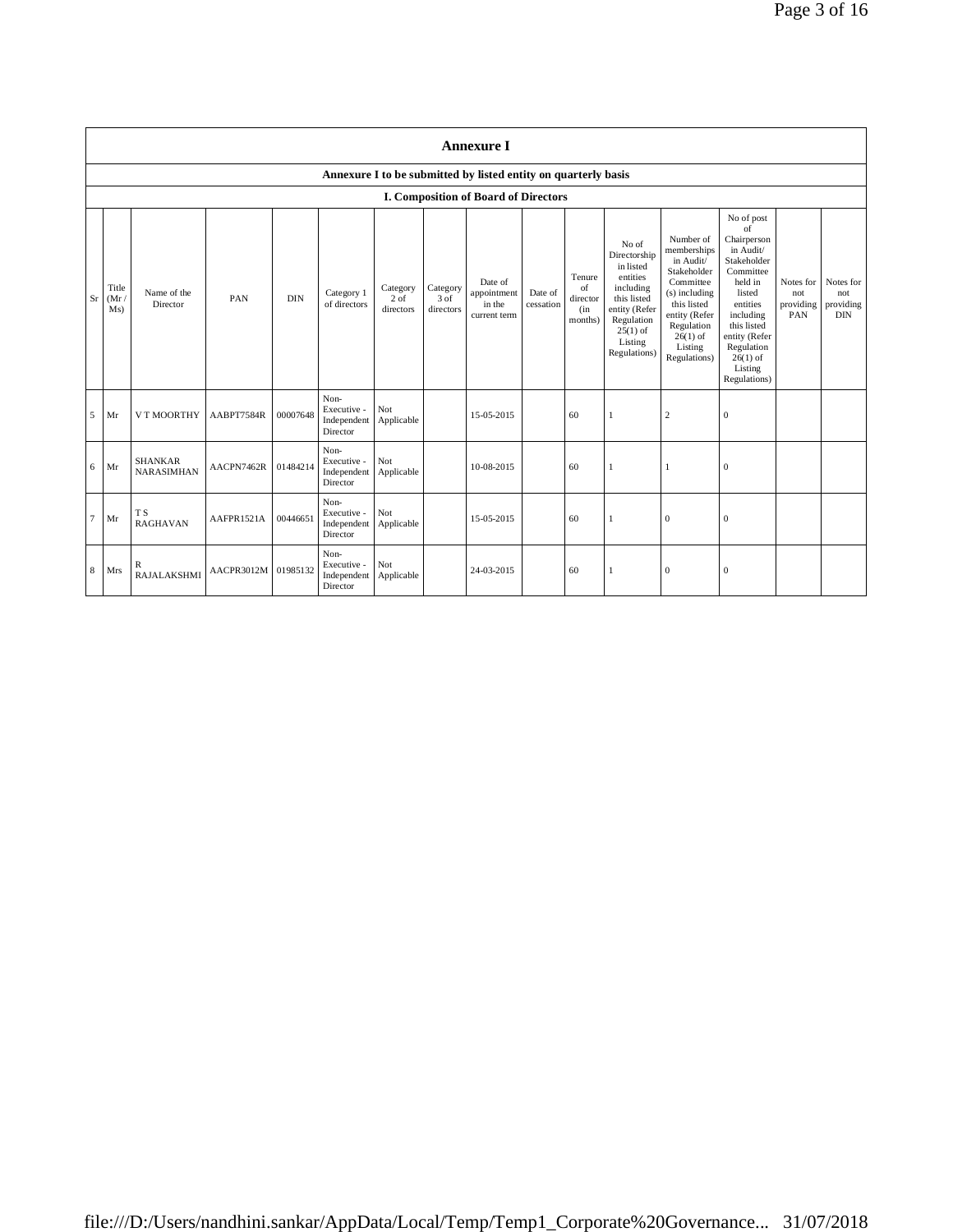|                | <b>Audit Committee Details</b> |                           |                                          |                         |         |
|----------------|--------------------------------|---------------------------|------------------------------------------|-------------------------|---------|
| Sr             | DIN Number                     | Name of Committee members | Category 1 of directors                  | Category 2 of directors | Remarks |
|                | 00824621                       | R KARTHIKEYAN             | Non-Executive - Non Independent Director | Member                  |         |
| $\overline{2}$ | 00020075                       | <b>M R SIVARAMAN</b>      | Non-Executive - Independent Director     | Chairperson             |         |
| 3              | 00007648                       | V T MOORTHY               | Non-Executive - Independent Director     | Member                  |         |
| $\overline{4}$ | 00227858                       | KANNAN K UNNI             | Non-Executive - Independent Director     | Member                  |         |
| 5              | 01484214                       | SHANKAR NARASIMHAN        | Non-Executive - Independent Director     | Member                  |         |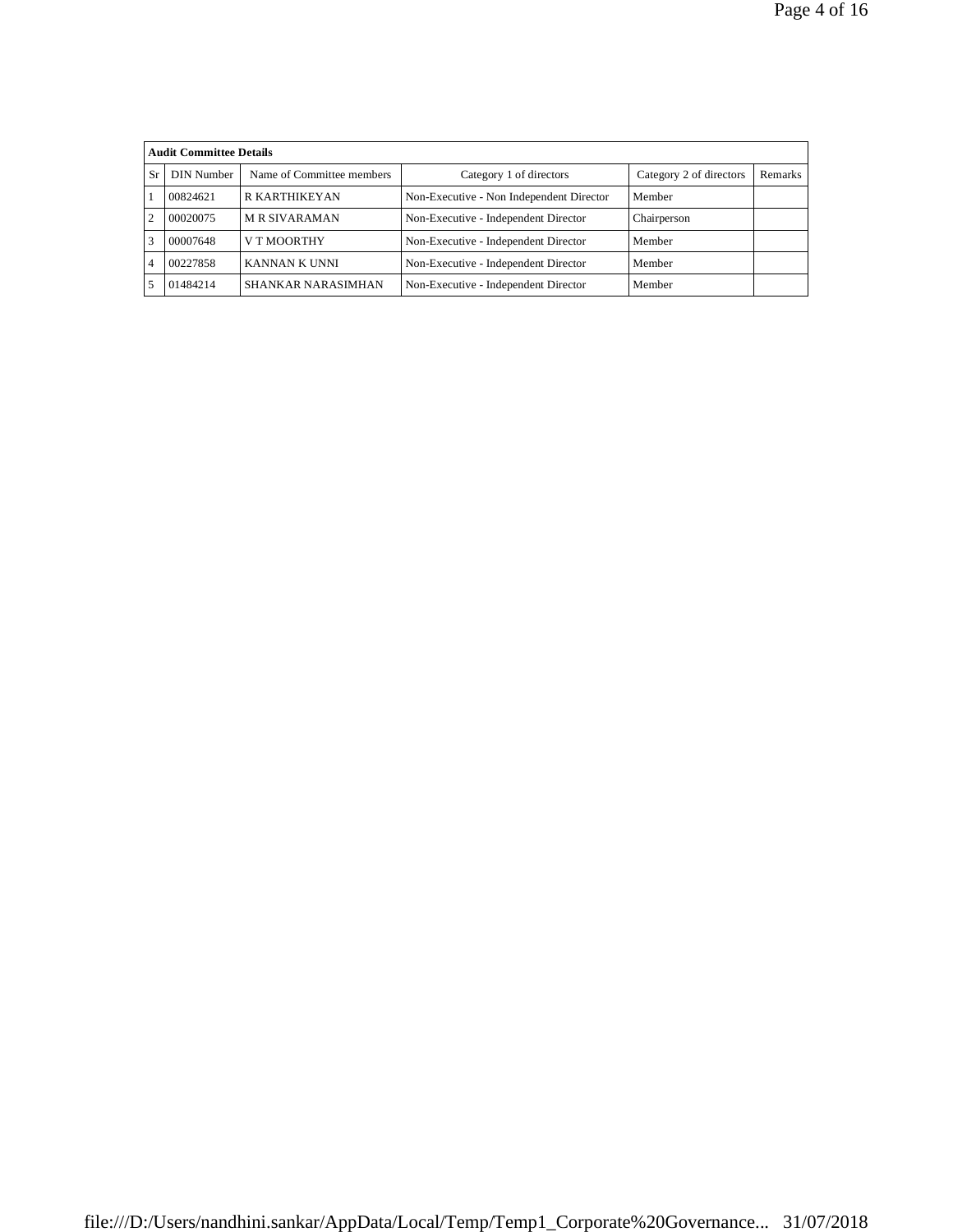|    | Nomination and remuneration committee |                           |                                          |                         |         |  |  |  |  |
|----|---------------------------------------|---------------------------|------------------------------------------|-------------------------|---------|--|--|--|--|
| Sr | DIN Number 1                          | Name of Committee members | Category 1 of directors                  | Category 2 of directors | Remarks |  |  |  |  |
|    | 00007648                              | V T MOORTHY               | Non-Executive - Independent Director     | Chairperson             |         |  |  |  |  |
|    | 00020075                              | <b>M R SIVARAMAN</b>      | Non-Executive - Independent Director     | Member                  |         |  |  |  |  |
|    | 00023684                              | A K AGARWALA              | Non-Executive - Non Independent Director | Member                  |         |  |  |  |  |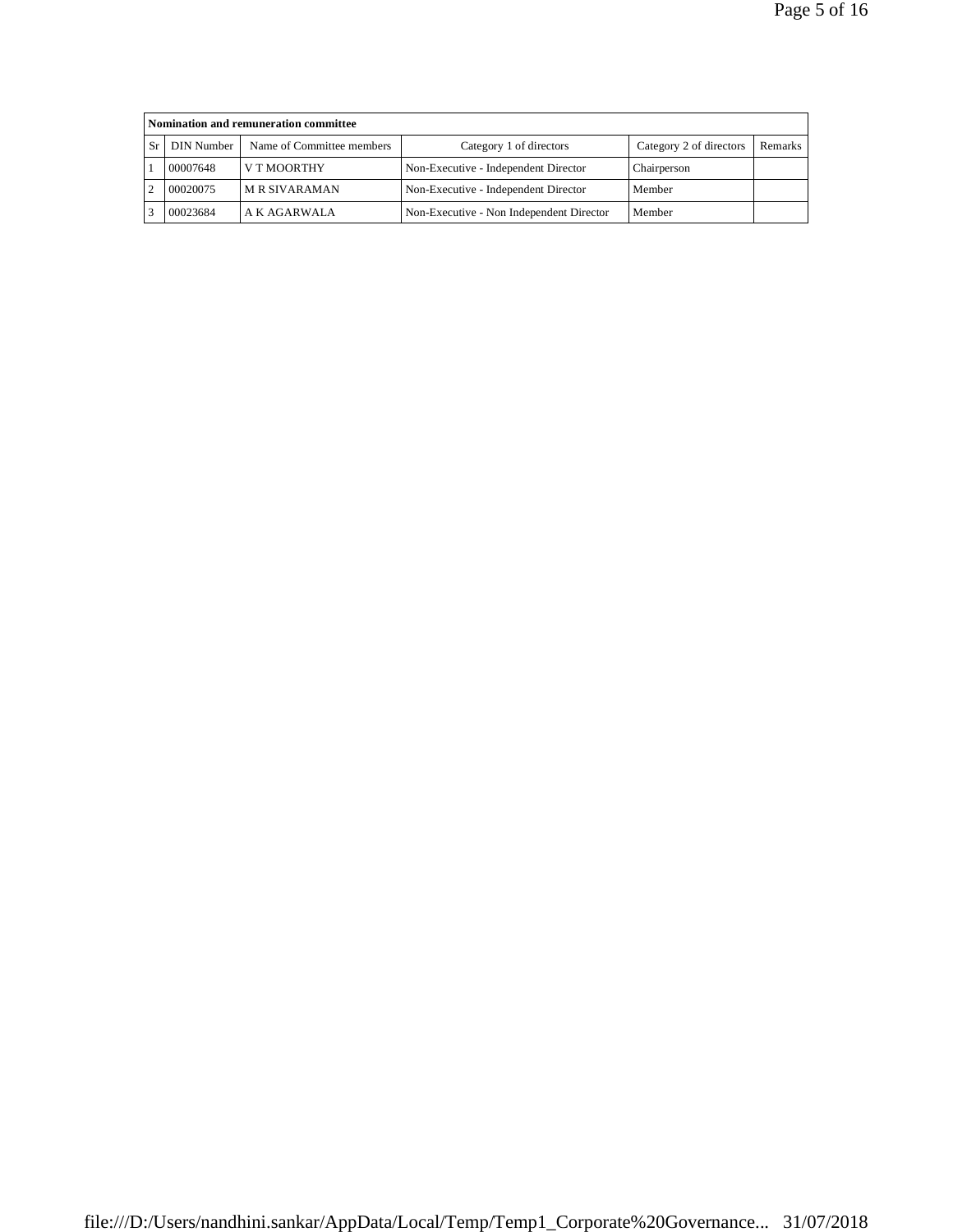|    | <b>Stakeholders Relationship Committee</b> |                           |                                          |                         |         |  |  |  |  |
|----|--------------------------------------------|---------------------------|------------------------------------------|-------------------------|---------|--|--|--|--|
| Sr | DIN Number                                 | Name of Committee members | Category 1 of directors                  | Category 2 of directors | Remarks |  |  |  |  |
|    | 00824621                                   | R KARTHIKEYAN             | Non-Executive - Non Independent Director | Member                  |         |  |  |  |  |
|    | 00020075                                   | <b>M R SIVARAMAN</b>      | Non-Executive - Independent Director     | Chairperson             |         |  |  |  |  |
|    | 00007648                                   | V T MOORTHY               | Non-Executive - Independent Director     | Member                  |         |  |  |  |  |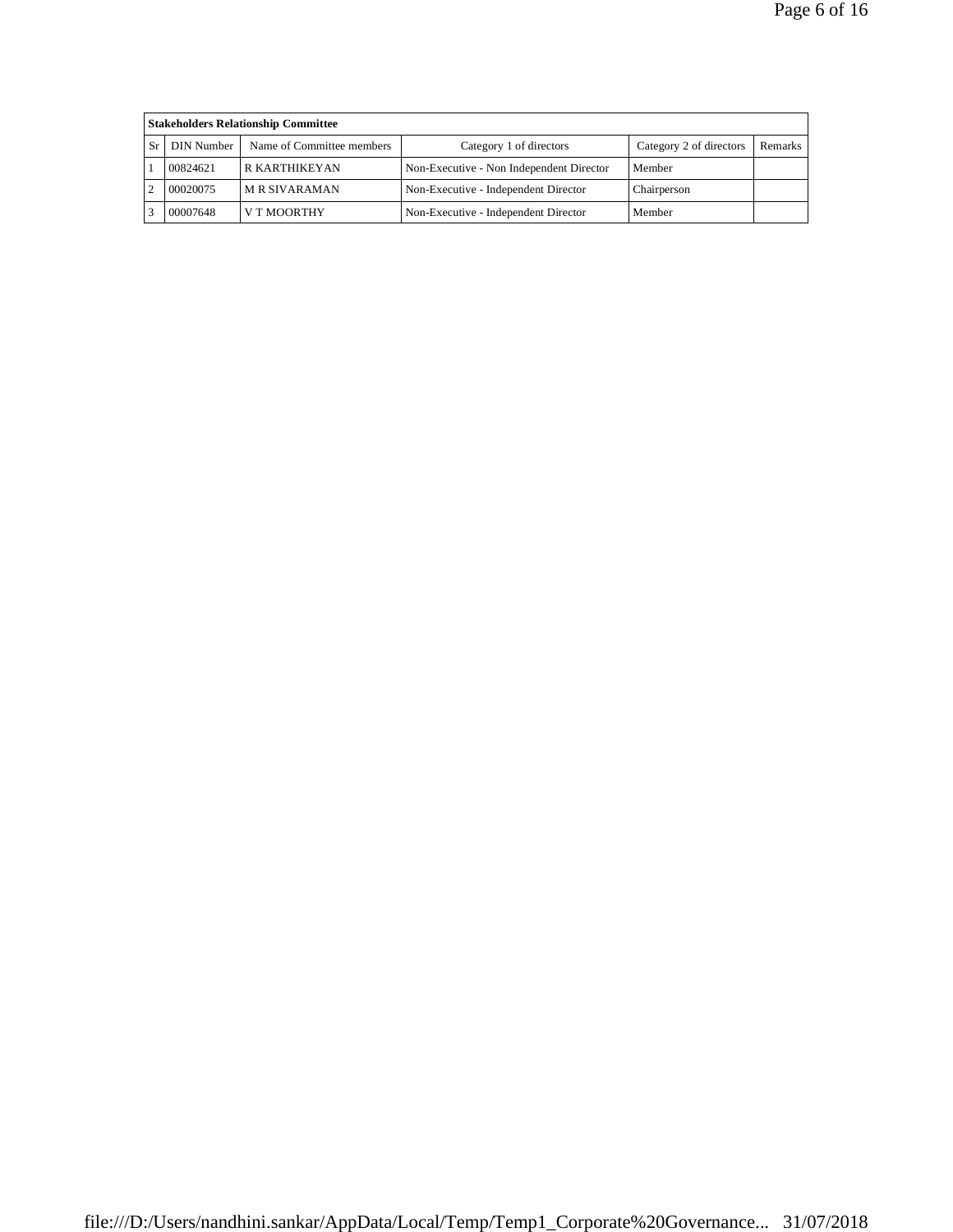| <b>Risk Management Committee</b> |                           |                         |                         |         |  |  |
|----------------------------------|---------------------------|-------------------------|-------------------------|---------|--|--|
| DIN Number                       | Name of Committee members | Category 1 of directors | Category 2 of directors | Remarks |  |  |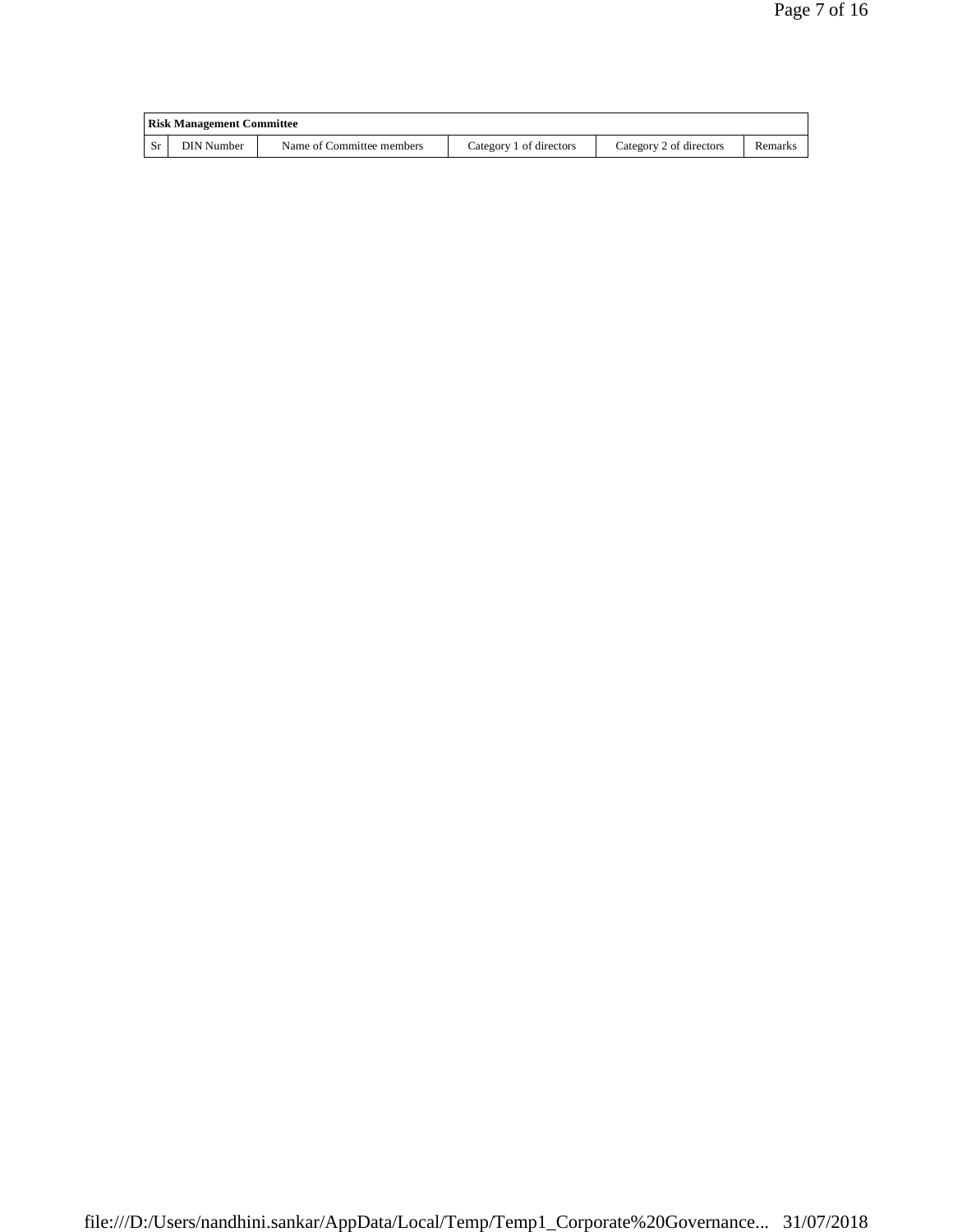|           | Corporate Social Responsibility Committee |                           |                         |                         |         |  |  |
|-----------|-------------------------------------------|---------------------------|-------------------------|-------------------------|---------|--|--|
| <b>Sr</b> | DIN Number                                | Name of Committee members | Category 1 of directors | Category 2 of directors | Remarks |  |  |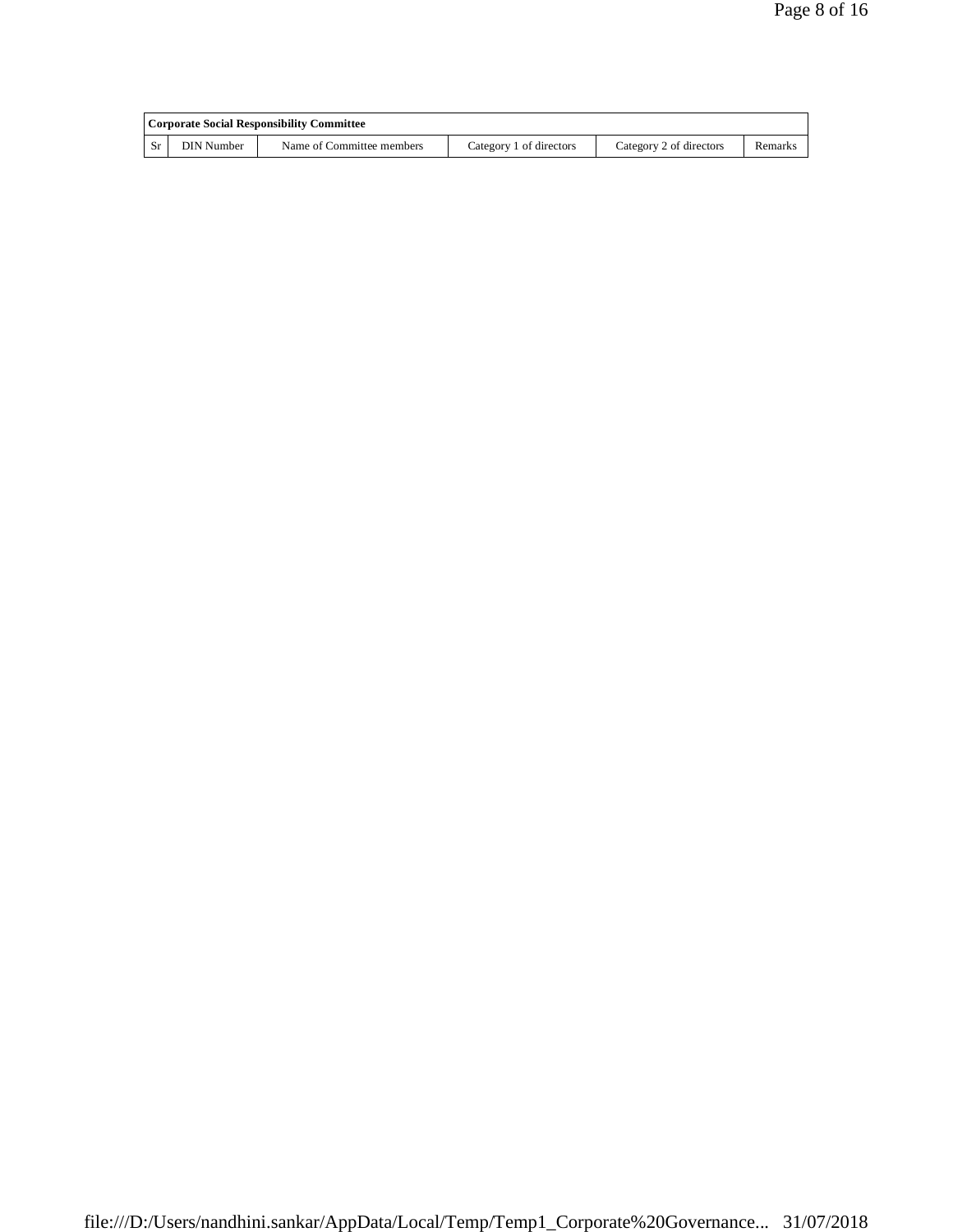| <b>Other Committee</b> |                                                                                                                                     |  |  |
|------------------------|-------------------------------------------------------------------------------------------------------------------------------------|--|--|
|                        | Sr   DIN Number   Name of Committee members   Name of other committee   Category 1 of directors   Category 2 of directors   Remarks |  |  |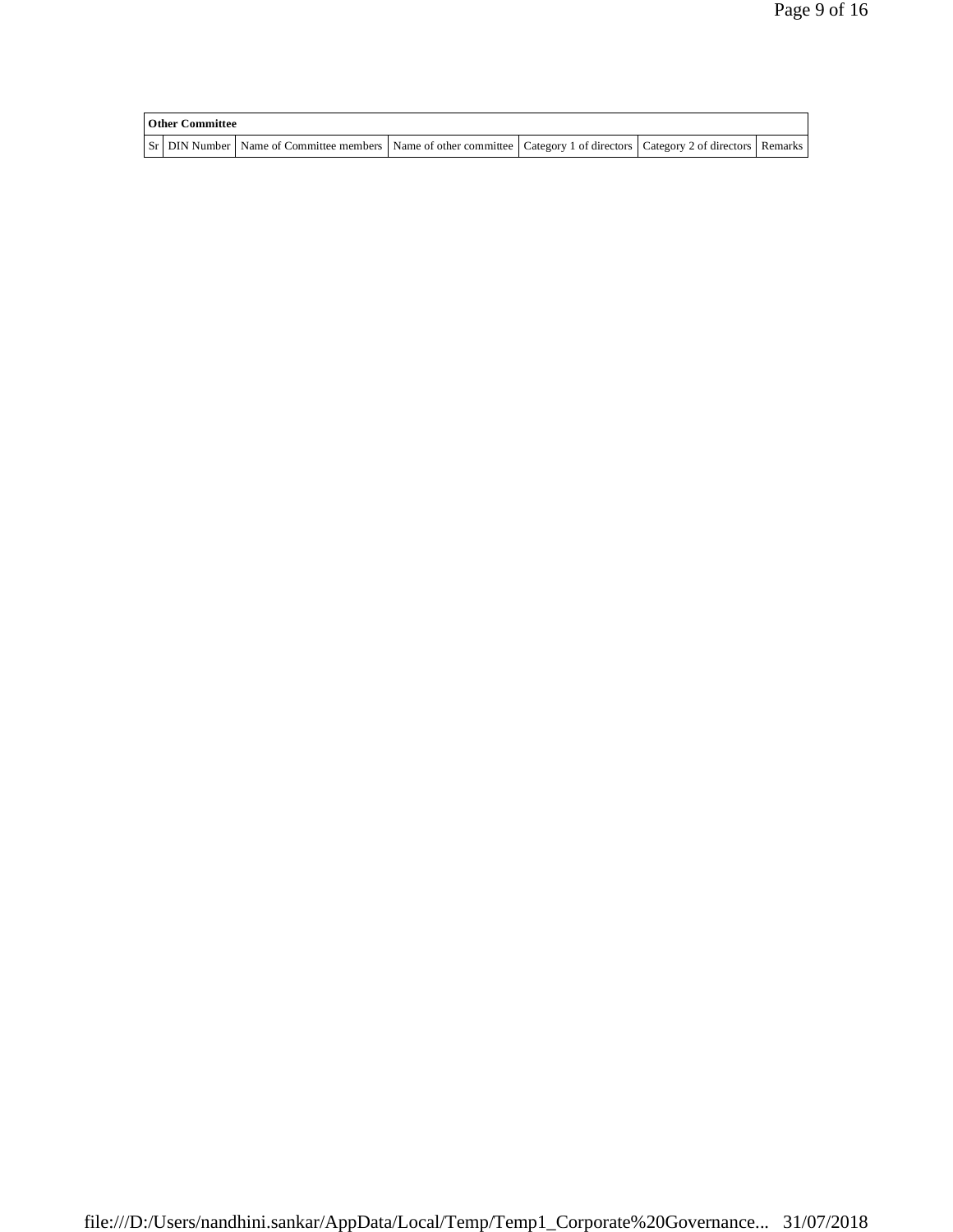|                | <b>Annexure 1</b>                                        |                                                                  |                                                                |  |  |  |  |  |
|----------------|----------------------------------------------------------|------------------------------------------------------------------|----------------------------------------------------------------|--|--|--|--|--|
|                | Annexure 1                                               |                                                                  |                                                                |  |  |  |  |  |
|                | <b>III.</b> Meeting of Board of Directors                |                                                                  |                                                                |  |  |  |  |  |
|                |                                                          | Disclosure of notes on meeting of board of directors explanatory |                                                                |  |  |  |  |  |
| Sr             | $Date(s)$ of meeting (if any) in the<br>previous quarter | $Date(s)$ of meeting (if any) in the<br>current quarter          | Maximum gap between any two consecutive (in<br>number of days) |  |  |  |  |  |
|                | 12-02-2018                                               |                                                                  |                                                                |  |  |  |  |  |
| $\overline{2}$ |                                                          | 29-05-2018                                                       | 105                                                            |  |  |  |  |  |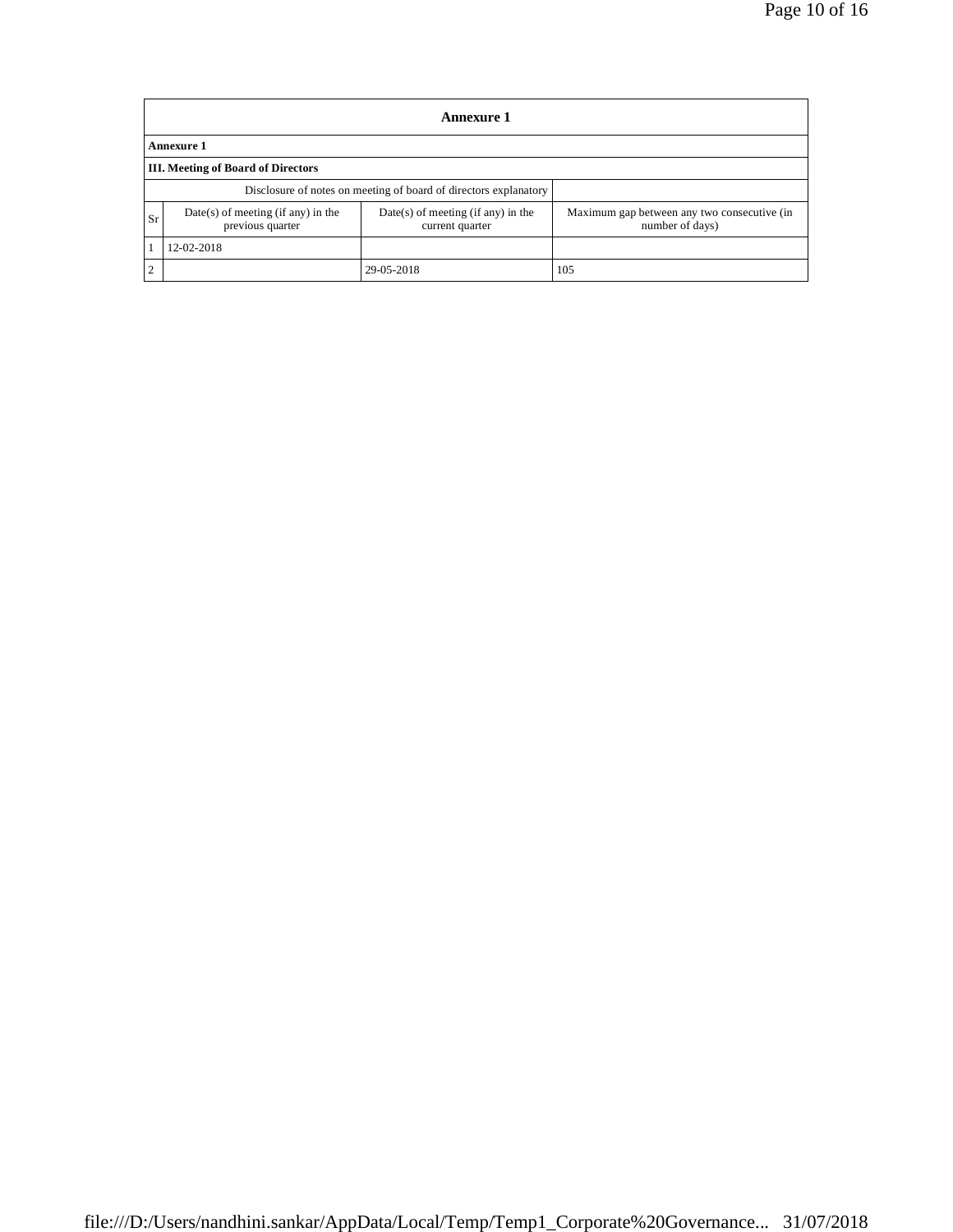|                | <b>Annexure 1</b>                                        |                                                                        |                                                     |                              |                                                                        |                                                                               |                               |
|----------------|----------------------------------------------------------|------------------------------------------------------------------------|-----------------------------------------------------|------------------------------|------------------------------------------------------------------------|-------------------------------------------------------------------------------|-------------------------------|
|                | <b>IV. Meeting of Committees</b>                         |                                                                        |                                                     |                              |                                                                        |                                                                               |                               |
|                | Disclosure of notes on meeting of committees explanatory |                                                                        |                                                     |                              |                                                                        |                                                                               |                               |
| Sr             | Name of<br>Committee                                     | $Date(s)$ of meeting<br>of the committee<br>in the relevant<br>quarter | Whether<br>requirement of<br>Quorum met<br>(Yes/No) | Requirement of<br>Ouorum met | $Date(s)$ of meeting<br>of the committee<br>in the previous<br>quarter | Maximum gap<br>between any two<br>consecutive meetings<br>(in number of days) | Name of<br>other<br>committee |
|                | Audit<br>Committee                                       | 29-05-2018                                                             | Yes                                                 | 4                            |                                                                        |                                                                               |                               |
| $\overline{2}$ | <b>Stakeholders</b><br>Relationship<br>Committee         | 29-05-2018                                                             | Yes                                                 | $\overline{2}$               |                                                                        |                                                                               |                               |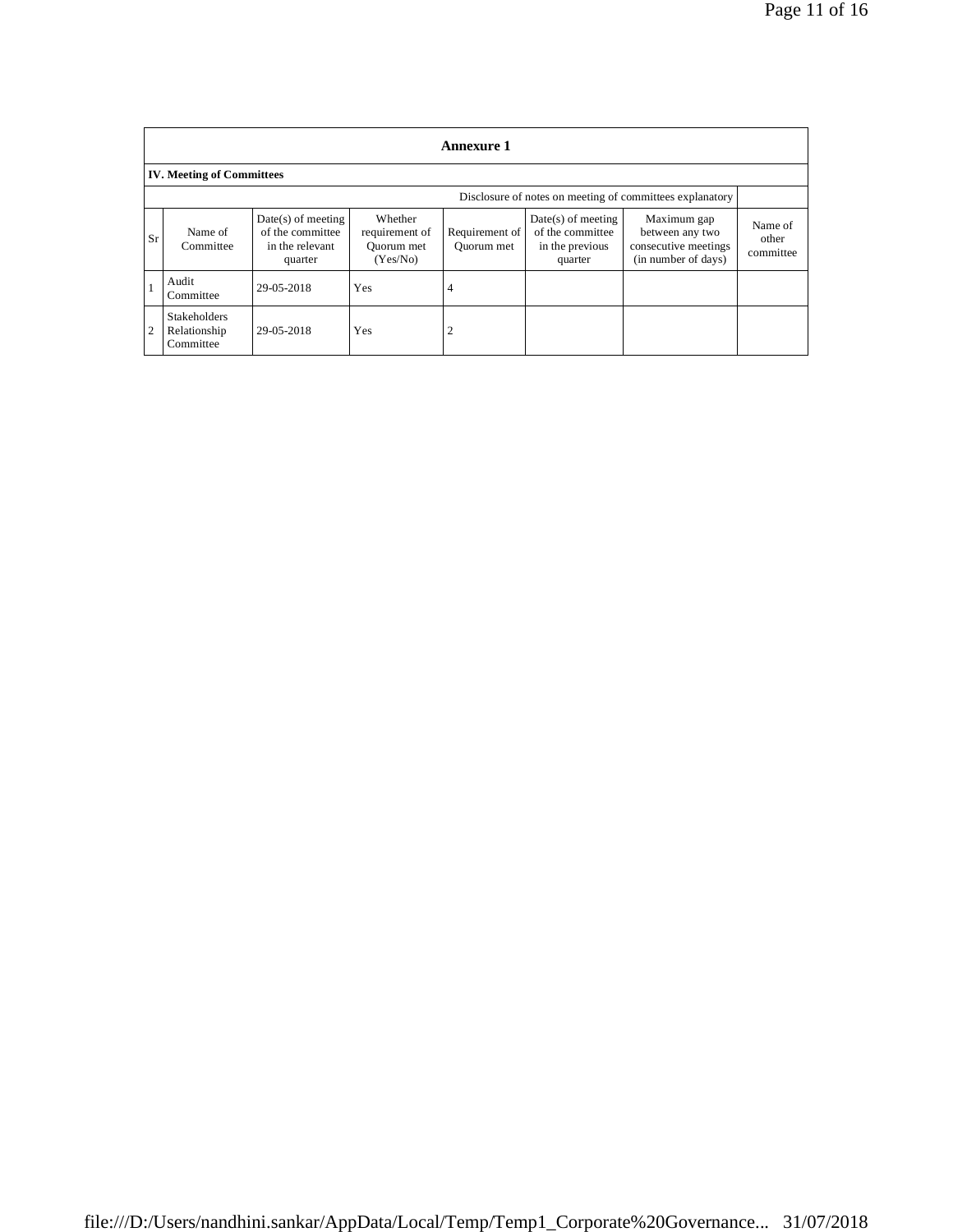|      | <b>Annexure 1</b>                                                                                         |                                  |                                                                    |  |  |  |  |  |
|------|-----------------------------------------------------------------------------------------------------------|----------------------------------|--------------------------------------------------------------------|--|--|--|--|--|
|      | <b>V. Related Party Transactions</b>                                                                      |                                  |                                                                    |  |  |  |  |  |
| Sr l | Subject                                                                                                   | Compliance status<br>(Yes/No/NA) | If status is "No" details of non-<br>compliance may be given here. |  |  |  |  |  |
|      | Whether prior approval of audit committee obtained                                                        | Yes                              |                                                                    |  |  |  |  |  |
| 2    | Whether shareholder approval obtained for material RPT                                                    | NA                               |                                                                    |  |  |  |  |  |
| 3    | Whether details of RPT entered into pursuant to omnibus approval<br>have been reviewed by Audit Committee | Yes                              |                                                                    |  |  |  |  |  |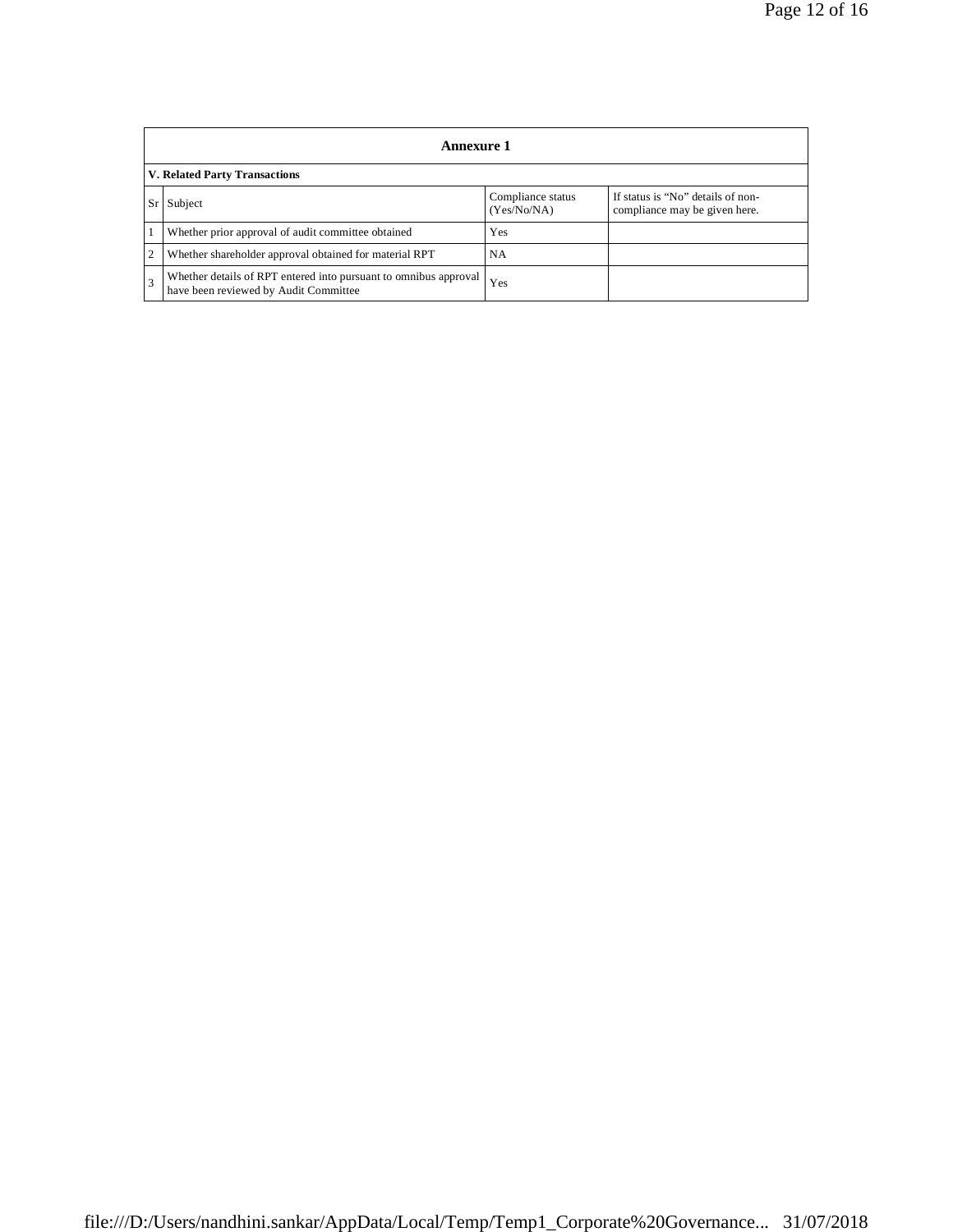| <b>Annexure 1</b>        |                                                                                                                                                                                                                 |                               |  |  |
|--------------------------|-----------------------------------------------------------------------------------------------------------------------------------------------------------------------------------------------------------------|-------------------------------|--|--|
| <b>VI.</b> Affirmations  |                                                                                                                                                                                                                 |                               |  |  |
| Sr l                     | Subject                                                                                                                                                                                                         | Compliance status<br>(Yes/No) |  |  |
|                          | The composition of Board of Directors is in terms of SEBI (Listing obligations and disclosure requirements)<br>Regulations, 2015                                                                                | Yes                           |  |  |
| $\overline{2}$           | The composition of the following committees is in terms of SEBI(Listing obligations and disclosure<br>requirements) Regulations, 2015 a. Audit Committee                                                        | Yes                           |  |  |
| 3                        | The composition of the following committees is in terms of SEBI(Listing obligations and disclosure<br>requirements) Regulations, 2015. b. Nomination $\&$ remuneration committee                                | Yes                           |  |  |
| $\overline{4}$           | The composition of the following committees is in terms of SEBI(Listing obligations and disclosure<br>requirements) Regulations, 2015. c. Stakeholders relationship committee                                   | Yes                           |  |  |
| $\overline{\phantom{0}}$ | The composition of the following committees is in terms of SEBI(Listing obligations and disclosure<br>requirements) Regulations, 2015. d. Risk management committee (applicable to the top 100 listed entities) | <b>NA</b>                     |  |  |
| 6                        | The committee members have been made aware of their powers, role and responsibilities as specified in SEBI<br>(Listing obligations and disclosure requirements) Regulations, 2015.                              | Yes                           |  |  |
| $\overline{7}$           | The meetings of the board of directors and the above committees have been conducted in the manner as specified<br>in SEBI (Listing obligations and disclosure requirements) Regulations, 2015.                  | Yes                           |  |  |
| 8                        | This report and/or the report submitted in the previous quarter has been placed before Board of Directors.                                                                                                      | Yes                           |  |  |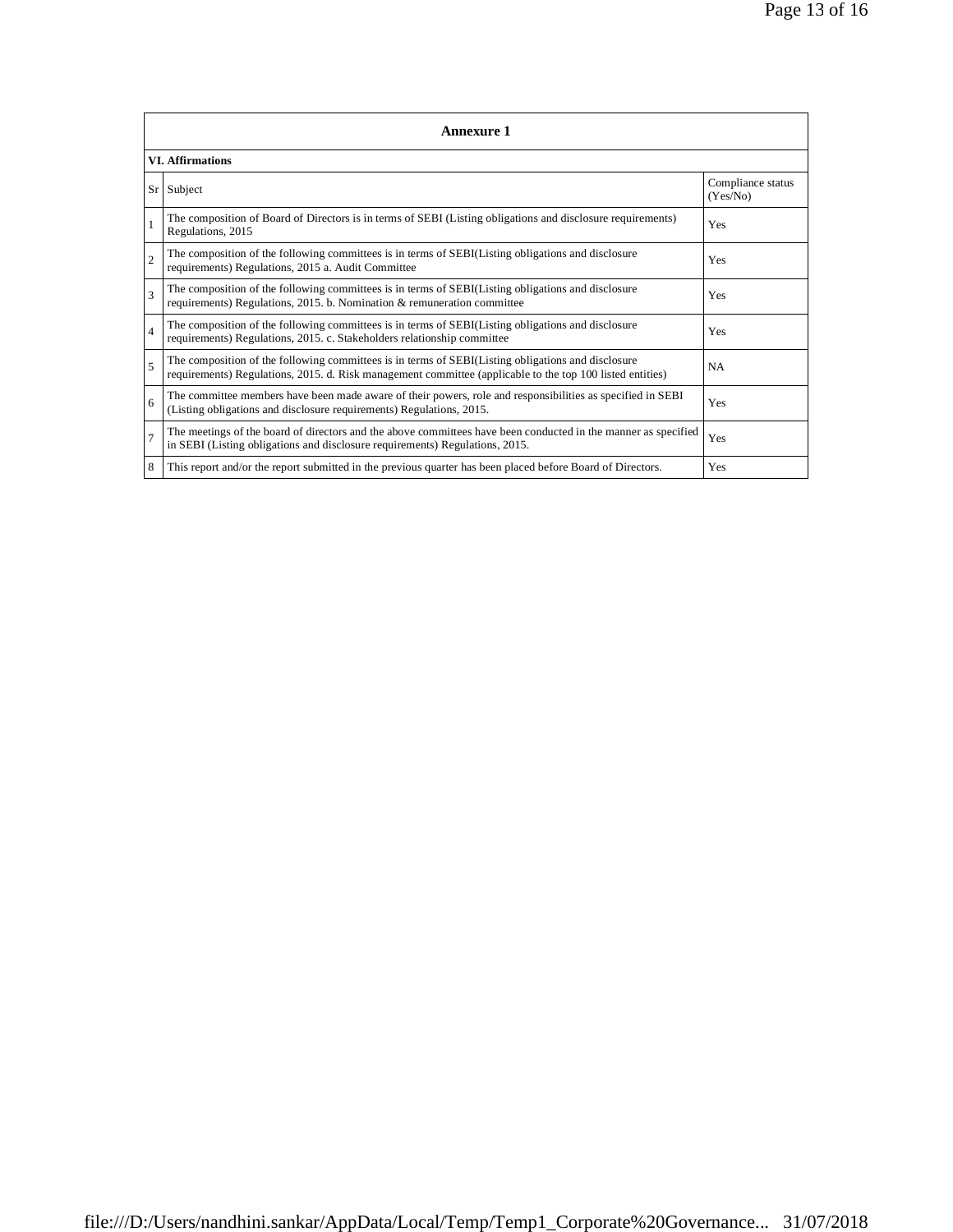| <b>Annexure 1</b> |                   |                   |  |
|-------------------|-------------------|-------------------|--|
| Sr                | Subject           | Compliance status |  |
|                   | Name of signatory | PUNITA AGARWAL    |  |
|                   | Designation       | Company Secretary |  |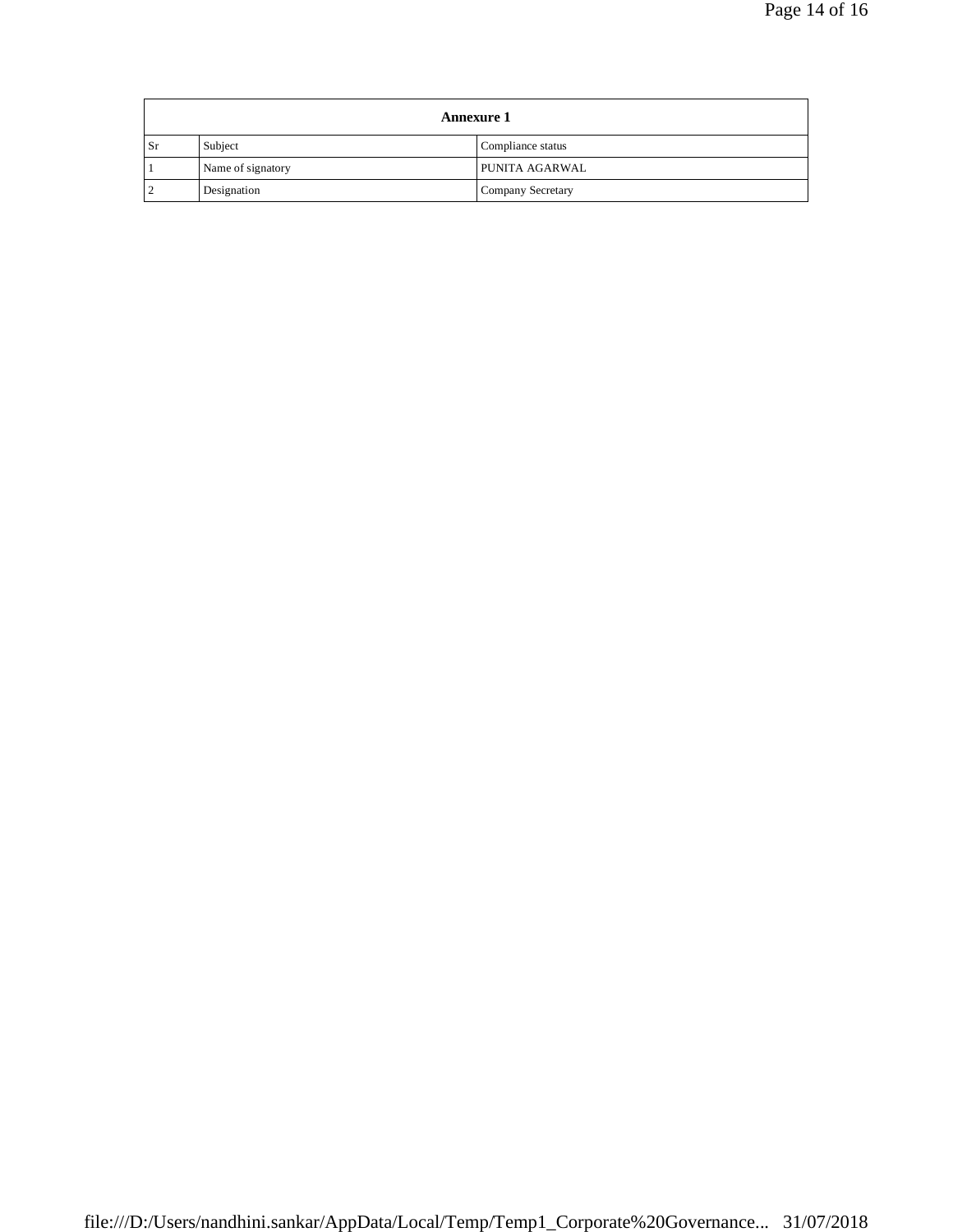| <b>Signatory Details</b> |                   |
|--------------------------|-------------------|
| Name of signatory        | PUNITA AGARWAL    |
| Designation of person    | Company Secretary |
| Place                    | <b>CUDDALORE</b>  |
| Date                     | $09-07-2018$      |